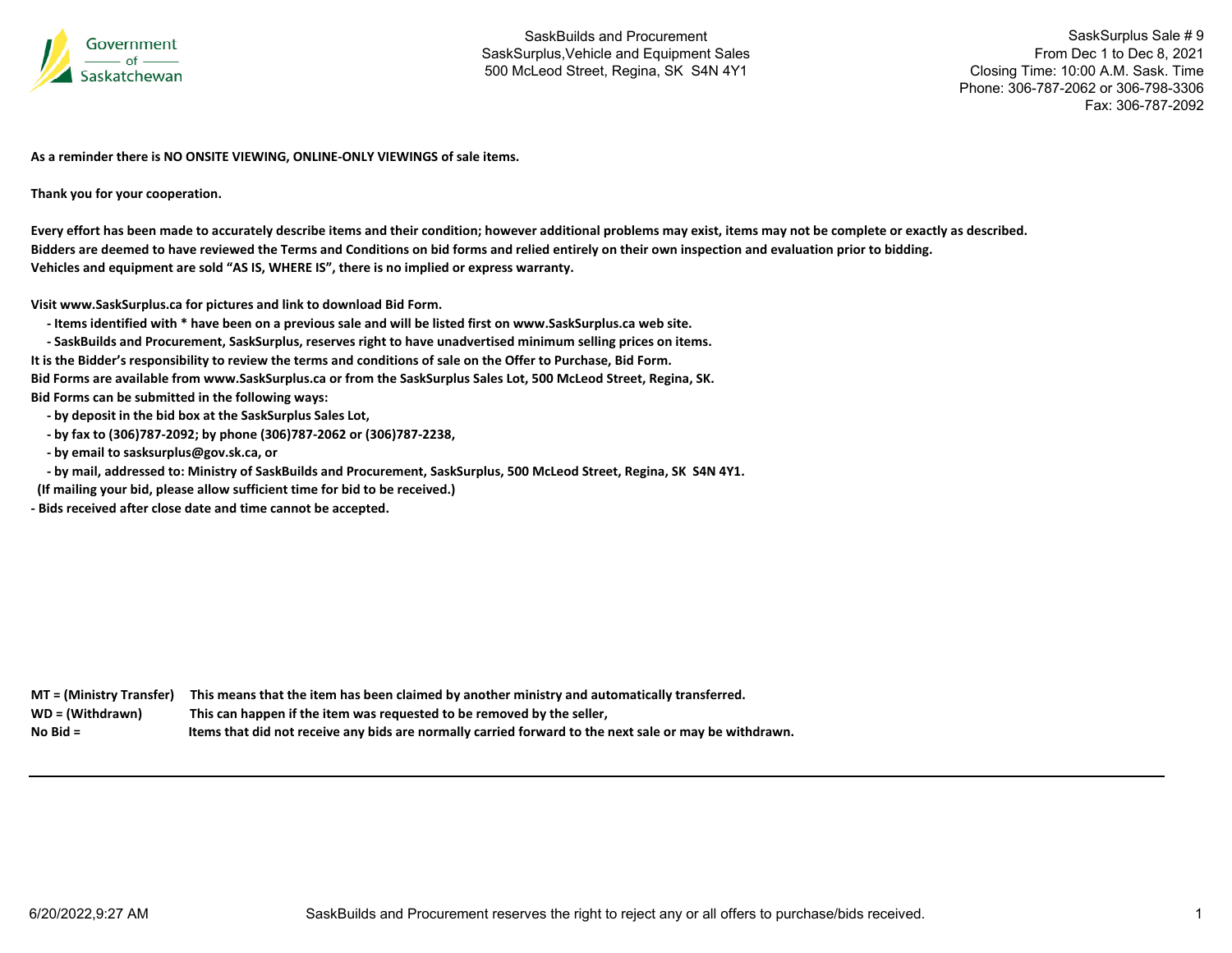

|     | <b>Highest</b><br><b>Bid Price</b> | Item#     | <b>Description</b>                                                                                                                                                                                                                                                                                                                                                                                                                                                                                                                                                                                                                                                                                                                                                                                                                                                                                                                                                                                                                                                                                   | <b>Kms</b>            | num Selling | <b>Serial Number</b> |
|-----|------------------------------------|-----------|------------------------------------------------------------------------------------------------------------------------------------------------------------------------------------------------------------------------------------------------------------------------------------------------------------------------------------------------------------------------------------------------------------------------------------------------------------------------------------------------------------------------------------------------------------------------------------------------------------------------------------------------------------------------------------------------------------------------------------------------------------------------------------------------------------------------------------------------------------------------------------------------------------------------------------------------------------------------------------------------------------------------------------------------------------------------------------------------------|-----------------------|-------------|----------------------|
|     |                                    |           | REGINA, SaskBuilds and Procurement, SaskSurplus Sales Lot, 500 McLeod Street - Vehicles                                                                                                                                                                                                                                                                                                                                                                                                                                                                                                                                                                                                                                                                                                                                                                                                                                                                                                                                                                                                              |                       |             |                      |
|     |                                    |           | Contact SaskSurplus (306) 787-2062 or (306) 798-3306.                                                                                                                                                                                                                                                                                                                                                                                                                                                                                                                                                                                                                                                                                                                                                                                                                                                                                                                                                                                                                                                |                       |             |                      |
|     | 2,589.89                           | $9 - 001$ | Car 2009 CHRYSLER Sebring 2WD 2.4L L4 Gas Auto A/C, tilt, cruise, AM/FM/CD player, power<br>locks/windows/trunk release, heated mirrors, keyless entry (2 fobs), Silver, 195,982 Kms,,<br>PROBLEMS: front pads & rotors, both front doors rust at bottom/inside & out, trunk lid rust, lug nut<br>on left rear wheel "appears" loose, head liner loose, left visor clip broken, battery poor, minor<br>exterior damage., As is, Where is                                                                                                                                                                                                                                                                                                                                                                                                                                                                                                                                                                                                                                                             | 195,982<br>Kms        | \$589       | 1C3LC46B09N573411    |
| *WD |                                    | $9 - 002$ | Van 2013 DODGE Grand Caravan FWD 3.6L V6 Gas Auto A/C, tilt, cruise, AM/FM/CD player, power<br>locks/windows (all doors)/trunk release, heated mirrors, side vent windows, rear HVAC, keyless<br>entry (2 fobs) 7 passenger, Stow 'n go (3rd row of seats), Grey, 257,884 Kms, , PROBLEMS: rear<br>shocks, hood hail damage/paint bubbling, roof hail damage, both left fenders scrapes/small dents,<br>right rear fender scrape, rear bumper broken/hole, front bumper road rash, rear window scratched,<br>scratches on both left doors, battery poor, small chips om windshield, minor exterior damage., As is,<br>Where is                                                                                                                                                                                                                                                                                                                                                                                                                                                                       | 257,884<br><b>Kms</b> | \$2,830     | 2C4RDGBG5DR634141    |
|     | 4,989.99                           | $9 - 003$ | Truck 2008 FORD F250 4WD, Crew cab, 6'9" box 6.4L V8 Diesel Auto A/C, tilt, cruise, AM/FM, power 184,603<br>windows/locks/mirrors front tow hooks, grille inserts, side steps, mudflaps, headache rack, tailgate<br>protector, hitch, trailer wiring, electric trailer brake, beacon, White, 184,603 Kms, , PROBLEMS:<br>reduced engine power/intermittent (do not run for long periods), park brake won't release, fuel<br>leaks, engine oil diluted (hint of diesel), right outer steering linkage at center link, rear fittings, rotors<br>are a few mm above discard, secondary coolant low (no visable leaks), no windshield wash function,<br>windshield cracked, hoist broken, front bumper dented, rear bumper rusted/pad polted down, left<br>rear fender rusted/dents, right rear fender rust/dents, rust on all doors and roof rust, front of box<br>pushed to rear of cab, left top box cracked (siliconed), cab corners road rash, driver seat missing<br>trim, battery poor, tires 14 mm, spare 13 mm (mounted in bed - has some cracking), minor exterior<br>damage., As is, Where is | Kms                   | \$1,106     | 1FTSW21R98EE29815    |
| *WD |                                    | $9 - 004$ | Van 2012 CHEVROLET Express Cargo 1500 AWD 5.3L V8 Gas Auto A/C, tilt, cruise, power<br>locks/mirrors, rear aux heater, 1 key cargo barrier, wood floor, shelving, hitch, trailer brakes, trailer Kms<br>wiring, mud flaps, White, 124,697 Kms, , PROBLEMS: manifold leak, exhaust leak, rack leaking, front<br>& rear pads & rotors, alignment, hood & roof small hail damage, front bumper dented - bumper pad<br>cracked/bent, right rear fender dents, driver door dents, both rear doors large dents/crease, driver<br>seat ripped/badly worn, driver's side mirror cracked, battery poor, 1 sealed hole in roof, minor<br>exterior damage., As is, Where is                                                                                                                                                                                                                                                                                                                                                                                                                                     | 124,697               | \$1,591     | 1GCSHAF42C1129910    |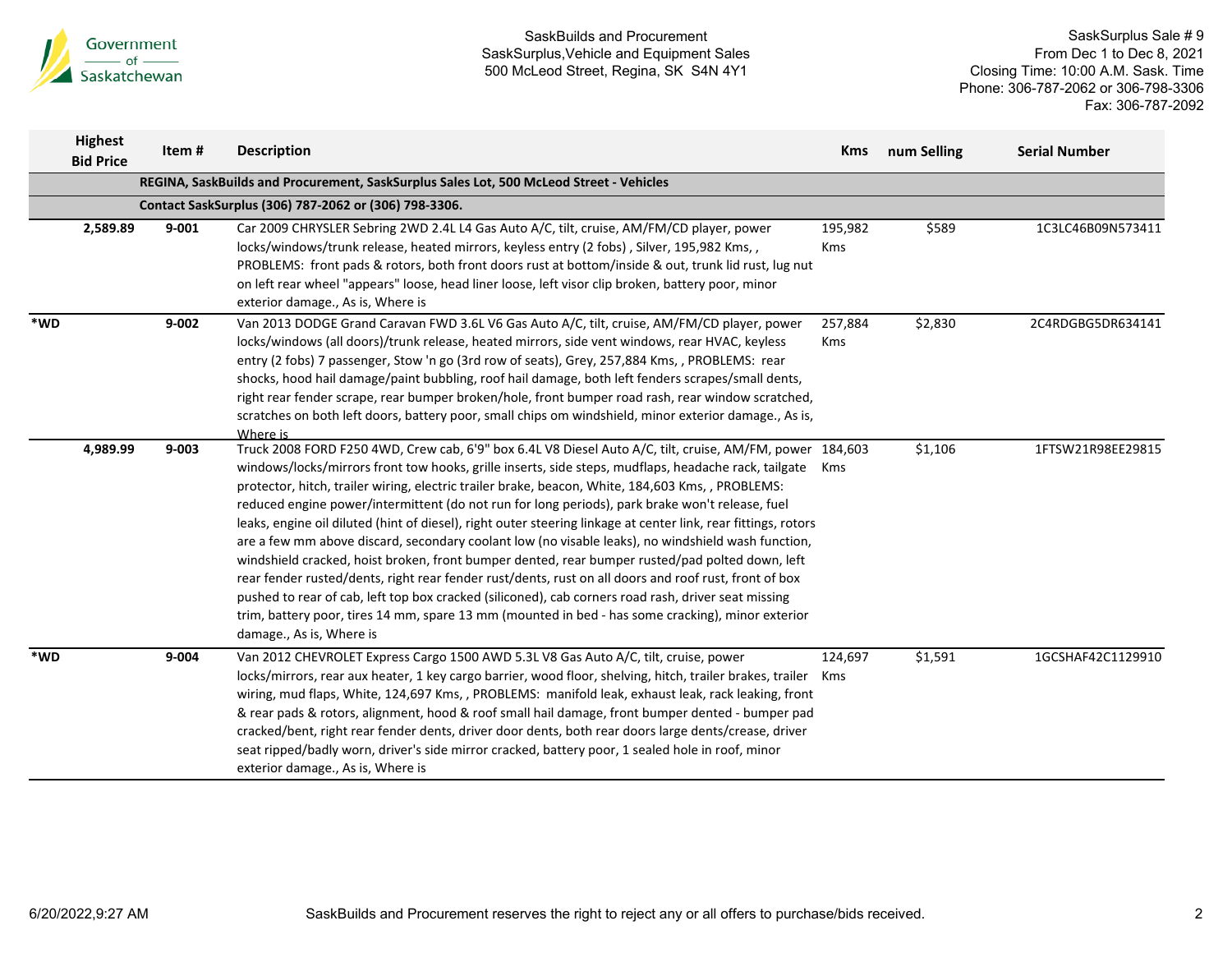

SaskSurplus Sale # 9 From Dec 1 to Dec 8, 2021 Closing Time: 10:00 A.M. Sask. Time Phone: 306-787-2062 or 306-798-3306 Fax: 306-787-2092

| <b>Highest</b><br><b>Bid Price</b> | Item#     | <b>Description</b>                                                                                                                                                                                                                                                                                                                                                                                                                                                                     | <b>Kms</b> | num Selling | <b>Serial Number</b> |
|------------------------------------|-----------|----------------------------------------------------------------------------------------------------------------------------------------------------------------------------------------------------------------------------------------------------------------------------------------------------------------------------------------------------------------------------------------------------------------------------------------------------------------------------------------|------------|-------------|----------------------|
|                                    |           | REGINA, SaskBuilds and Procurement, SaskSurplus Sales Lot, 500 McLeod Street - Miscellaneous Items and Equipment.                                                                                                                                                                                                                                                                                                                                                                      |            |             |                      |
|                                    |           | Contact SaskSurplus (306) 787-2062 or (306) 798-3306.                                                                                                                                                                                                                                                                                                                                                                                                                                  |            |             |                      |
| No Bid *                           | 8-164     | Folding Bench Seat 2nd row, 2 person, black cloth with head rests cup holder, wheels on rear<br>mounting frames to assist in removal, may fit a 2006 or 2007 Dodge Caravan,,,,, Fair                                                                                                                                                                                                                                                                                                   |            | \$10        |                      |
| No Bid *                           | 8-165     | Folding Bench Seat 2nd row, 2 person, black cloth with head rests cup holder, wheels on rear<br>mounting frames to assist in removal, may fit a 2006 or 2007 Dodge Caravan,,,,, Fair                                                                                                                                                                                                                                                                                                   |            | \$10        |                      |
| No Bid *                           | $8 - 167$ | Seats Lot of 4 cloth grey, may be compatible with a 2006 Ford Econoline E350, 15 passenger,,,,,<br>Fair                                                                                                                                                                                                                                                                                                                                                                                |            | \$40        | 422,543              |
| 125.00 *                           | $5 - 138$ | Tires Set of 4 16 inch, 225/60R/16, Cooper Grand Touring, M+S, Manufacture date - week 48,<br>year 2016, $6/32$ tread depth, $1, 1, 1, 1$ Fair                                                                                                                                                                                                                                                                                                                                         |            | \$120       |                      |
| No Bid *                           | $8 - 163$ | Tires Set of 4 Sumitomo HTR Enhance. M+S 215/60R/17, Manufacture date. Week 41, year 2016.<br>, , , , , Fair                                                                                                                                                                                                                                                                                                                                                                           |            | \$120       |                      |
| 811.00                             | $9 - 116$ | Trailer 1978 14,000 dolly, real type Hydraulic cable, length 196 inches, 101 inches wide, 3<br>hydraulic pump jacks, 1 for lifting the tongue, 2 to lift the arms, pintle eye hitch, RV flat blade style<br>connection, 2 rear stabilizer jacks, tires 1100 x 20 14 ply, hand pumps on the side , , , , , Good                                                                                                                                                                         |            | \$500       | SASK90578003595      |
| 556.00                             | $9 - 117$ | Trailer 1975, flat deck, home built 2 tires with side wall cracks, G78 x 15, pindle eye hitch, round<br>pin style trailer connection, wiring poor, no tongue jack, deck 10 ft by 4 ft, width outside fender to<br>out fender is 71 inches, cable reel frame that is removable, total length of trailer 162 inches,,,,,<br><b>Fair</b>                                                                                                                                                  |            | \$250       | SASK90577000179      |
| 5,399.99                           | $9 - 118$ | Trailer 2008 Saturn Industries ltd, Tandem/Flat Deck Trailer deck wood is in good shape, 5 tires<br>LT235/80 R16, 5 D rings welded on floor on each side for tie down, spare tire mounted on tongue<br>with guard, Rv style flat bladed trailer connection, pindle eye hitch, has tongue jack, width 103 inchs<br>out side fender to outside fende, 17 ft long deck, tongue is 63 inches, total length of trailer is 267<br>inches long, equilizer bracket welded on tongue.,,,,, Good |            | \$500       | 2S917B3238W010055    |
| 545.22                             | $9 - 119$ | Trailer 1979, Enclosed, Home Built Tires 225 /75 R15, Rv style flat blade trailer connection, pindle<br>eye hitch, has tongue jack, front lower compartment has roll out for generator, upper slide-out for<br>parts, rack on top for 10 ft ladder, storage compartment on rear bumper, rear compartment has a<br>slide out tray, height 93 inches x 61 inches wide, trailer length 137 inches.,,,,, Good                                                                              |            | \$250       | 79,100               |
| 5.00                               | $9 - 104$ | Desk Steelcase, Double Pedestal, Metal, laminate top 60w x 30d & 60 long x 24 deep, two 2<br>drawer banks. Left Hand L-shaped, locks and keys. *Please note the desk comes disassembled -<br>joining brackets may not be included <sup>*</sup> ,,,,,, Fair                                                                                                                                                                                                                             |            | \$1         |                      |
| 5.00                               | $9 - 105$ | Desk Steelcase, Double Pedestal, Metal, laminate top 60w x 30d & 60 long x 24 deep, two 2<br>drawer banks. Left Hand L-shaped, locks and keys. *Please note the desk comes disassembled -<br>joining brackets may not be included*,,,,, Fair                                                                                                                                                                                                                                           |            | \$1         |                      |
| $5.00$                             | $9 - 102$ | Desk Steelcase, Double Pedestal, Metal, laminate top 60w x 30d & 60 long x 24 deep, two 2<br>drawer banks. Left Hand L-shaped, locks and keys. *Please note the desk comes disassembled -<br>joining brackets may not be included*,,,,, Fair                                                                                                                                                                                                                                           |            | \$1         |                      |

6/20/2022,9:27 AM SaskBuilds and Procurement reserves the right to reject any or all offers to purchase/bids received. 3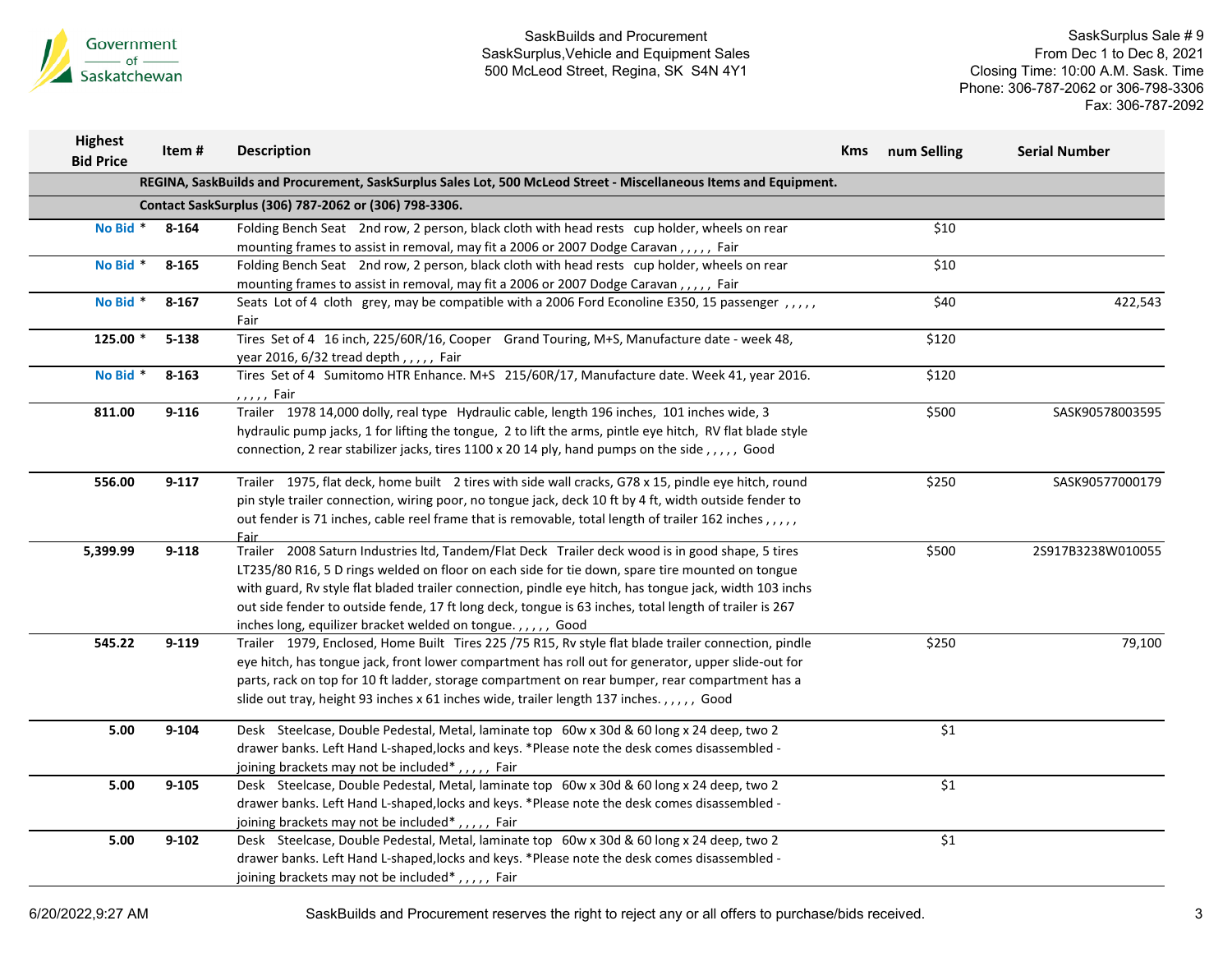

| <b>Bid Price</b> | Item#                                          | <b>Description</b>                                                                             |                                                                                                                                                                                                                                                                                                                                                                                                                                                                                                                                                                                                                                                                                                                                                                                                                                                                                                                                                                                                                                                                                                                                                                                                                                                                                                                                                                                                                                                                                           | <b>Kms</b> num Selling | <b>Serial Number</b>                          |
|------------------|------------------------------------------------|------------------------------------------------------------------------------------------------|-------------------------------------------------------------------------------------------------------------------------------------------------------------------------------------------------------------------------------------------------------------------------------------------------------------------------------------------------------------------------------------------------------------------------------------------------------------------------------------------------------------------------------------------------------------------------------------------------------------------------------------------------------------------------------------------------------------------------------------------------------------------------------------------------------------------------------------------------------------------------------------------------------------------------------------------------------------------------------------------------------------------------------------------------------------------------------------------------------------------------------------------------------------------------------------------------------------------------------------------------------------------------------------------------------------------------------------------------------------------------------------------------------------------------------------------------------------------------------------------|------------------------|-----------------------------------------------|
|                  | $9 - 101$                                      | Desk Steelcase, Double Pedestal, Metal, laminate top 60w x 30d & 60 long x 24 deep, two 2      |                                                                                                                                                                                                                                                                                                                                                                                                                                                                                                                                                                                                                                                                                                                                                                                                                                                                                                                                                                                                                                                                                                                                                                                                                                                                                                                                                                                                                                                                                           | \$1                    |                                               |
|                  |                                                | drawer banks. Left Hand L-shaped, locks and keys. *Please note the desk comes disassembled -   |                                                                                                                                                                                                                                                                                                                                                                                                                                                                                                                                                                                                                                                                                                                                                                                                                                                                                                                                                                                                                                                                                                                                                                                                                                                                                                                                                                                                                                                                                           |                        |                                               |
|                  |                                                | joining brackets may not be included*,,,,, Fair                                                |                                                                                                                                                                                                                                                                                                                                                                                                                                                                                                                                                                                                                                                                                                                                                                                                                                                                                                                                                                                                                                                                                                                                                                                                                                                                                                                                                                                                                                                                                           |                        |                                               |
| 5.00             | $9 - 103$                                      | Desk Steelcase, Double Pedestal, Metal, laminate top 60w x 30d & 60 long x 24 deep, two 2      |                                                                                                                                                                                                                                                                                                                                                                                                                                                                                                                                                                                                                                                                                                                                                                                                                                                                                                                                                                                                                                                                                                                                                                                                                                                                                                                                                                                                                                                                                           | \$1                    |                                               |
|                  |                                                | drawer banks. Left Hand L-shaped, locks and keys. *Please note the desk comes disassembled -   |                                                                                                                                                                                                                                                                                                                                                                                                                                                                                                                                                                                                                                                                                                                                                                                                                                                                                                                                                                                                                                                                                                                                                                                                                                                                                                                                                                                                                                                                                           |                        |                                               |
|                  |                                                | joining brackets may not be included*,,,,, Fair                                                |                                                                                                                                                                                                                                                                                                                                                                                                                                                                                                                                                                                                                                                                                                                                                                                                                                                                                                                                                                                                                                                                                                                                                                                                                                                                                                                                                                                                                                                                                           |                        |                                               |
| 40.00            | $9 - 109$                                      | Desk Steelcase, Double Pedestal, Metal, laminate top 60w x 30d & 60 long x 24 deep, two 2      |                                                                                                                                                                                                                                                                                                                                                                                                                                                                                                                                                                                                                                                                                                                                                                                                                                                                                                                                                                                                                                                                                                                                                                                                                                                                                                                                                                                                                                                                                           | \$1                    |                                               |
|                  |                                                | drawer banks. Right Hand L-shaped, locks and keys. * Please note the desk comes disassembled - |                                                                                                                                                                                                                                                                                                                                                                                                                                                                                                                                                                                                                                                                                                                                                                                                                                                                                                                                                                                                                                                                                                                                                                                                                                                                                                                                                                                                                                                                                           |                        |                                               |
|                  |                                                | joining brackets may not be included*,,,,, Fair                                                |                                                                                                                                                                                                                                                                                                                                                                                                                                                                                                                                                                                                                                                                                                                                                                                                                                                                                                                                                                                                                                                                                                                                                                                                                                                                                                                                                                                                                                                                                           |                        |                                               |
| 5.00             | $9 - 110$                                      | Desk Steelcase, Double Pedestal, Metal, laminate top 60w x 30d & 60 long x 24 deep, two 2      |                                                                                                                                                                                                                                                                                                                                                                                                                                                                                                                                                                                                                                                                                                                                                                                                                                                                                                                                                                                                                                                                                                                                                                                                                                                                                                                                                                                                                                                                                           | \$1                    |                                               |
|                  |                                                | drawer banks. Right Hand L-shaped, locks and keys. * Please note the desk comes disassembled - |                                                                                                                                                                                                                                                                                                                                                                                                                                                                                                                                                                                                                                                                                                                                                                                                                                                                                                                                                                                                                                                                                                                                                                                                                                                                                                                                                                                                                                                                                           |                        |                                               |
|                  |                                                | joining brackets may not be included*,,,,, Fair                                                |                                                                                                                                                                                                                                                                                                                                                                                                                                                                                                                                                                                                                                                                                                                                                                                                                                                                                                                                                                                                                                                                                                                                                                                                                                                                                                                                                                                                                                                                                           |                        |                                               |
| 20.01            | $9 - 106$                                      | Desk Steelcase, Double Pedestal, Metal, laminate top 60w x 30d & 60 long x 24 deep, two 2      |                                                                                                                                                                                                                                                                                                                                                                                                                                                                                                                                                                                                                                                                                                                                                                                                                                                                                                                                                                                                                                                                                                                                                                                                                                                                                                                                                                                                                                                                                           | \$1                    |                                               |
|                  |                                                | drawer banks. Right Hand L-shaped, locks and keys. * Please note the desk comes disassembled - |                                                                                                                                                                                                                                                                                                                                                                                                                                                                                                                                                                                                                                                                                                                                                                                                                                                                                                                                                                                                                                                                                                                                                                                                                                                                                                                                                                                                                                                                                           |                        |                                               |
|                  |                                                |                                                                                                |                                                                                                                                                                                                                                                                                                                                                                                                                                                                                                                                                                                                                                                                                                                                                                                                                                                                                                                                                                                                                                                                                                                                                                                                                                                                                                                                                                                                                                                                                           |                        |                                               |
| 5.00             | $9 - 107$                                      |                                                                                                |                                                                                                                                                                                                                                                                                                                                                                                                                                                                                                                                                                                                                                                                                                                                                                                                                                                                                                                                                                                                                                                                                                                                                                                                                                                                                                                                                                                                                                                                                           | \$1                    |                                               |
|                  |                                                |                                                                                                |                                                                                                                                                                                                                                                                                                                                                                                                                                                                                                                                                                                                                                                                                                                                                                                                                                                                                                                                                                                                                                                                                                                                                                                                                                                                                                                                                                                                                                                                                           |                        |                                               |
|                  |                                                |                                                                                                |                                                                                                                                                                                                                                                                                                                                                                                                                                                                                                                                                                                                                                                                                                                                                                                                                                                                                                                                                                                                                                                                                                                                                                                                                                                                                                                                                                                                                                                                                           |                        |                                               |
| 25.00            | $9 - 108$                                      | Desk Steelcase, Double Pedestal, Metal, laminate top 60w x 30d & 60 long x 24 deep, two 2      |                                                                                                                                                                                                                                                                                                                                                                                                                                                                                                                                                                                                                                                                                                                                                                                                                                                                                                                                                                                                                                                                                                                                                                                                                                                                                                                                                                                                                                                                                           | \$1                    |                                               |
|                  |                                                |                                                                                                |                                                                                                                                                                                                                                                                                                                                                                                                                                                                                                                                                                                                                                                                                                                                                                                                                                                                                                                                                                                                                                                                                                                                                                                                                                                                                                                                                                                                                                                                                           |                        |                                               |
|                  |                                                |                                                                                                |                                                                                                                                                                                                                                                                                                                                                                                                                                                                                                                                                                                                                                                                                                                                                                                                                                                                                                                                                                                                                                                                                                                                                                                                                                                                                                                                                                                                                                                                                           |                        |                                               |
| $5.00*$          |                                                |                                                                                                |                                                                                                                                                                                                                                                                                                                                                                                                                                                                                                                                                                                                                                                                                                                                                                                                                                                                                                                                                                                                                                                                                                                                                                                                                                                                                                                                                                                                                                                                                           |                        |                                               |
|                  |                                                |                                                                                                |                                                                                                                                                                                                                                                                                                                                                                                                                                                                                                                                                                                                                                                                                                                                                                                                                                                                                                                                                                                                                                                                                                                                                                                                                                                                                                                                                                                                                                                                                           |                        |                                               |
|                  |                                                |                                                                                                |                                                                                                                                                                                                                                                                                                                                                                                                                                                                                                                                                                                                                                                                                                                                                                                                                                                                                                                                                                                                                                                                                                                                                                                                                                                                                                                                                                                                                                                                                           |                        |                                               |
|                  |                                                |                                                                                                |                                                                                                                                                                                                                                                                                                                                                                                                                                                                                                                                                                                                                                                                                                                                                                                                                                                                                                                                                                                                                                                                                                                                                                                                                                                                                                                                                                                                                                                                                           |                        |                                               |
|                  |                                                |                                                                                                |                                                                                                                                                                                                                                                                                                                                                                                                                                                                                                                                                                                                                                                                                                                                                                                                                                                                                                                                                                                                                                                                                                                                                                                                                                                                                                                                                                                                                                                                                           |                        |                                               |
|                  |                                                |                                                                                                |                                                                                                                                                                                                                                                                                                                                                                                                                                                                                                                                                                                                                                                                                                                                                                                                                                                                                                                                                                                                                                                                                                                                                                                                                                                                                                                                                                                                                                                                                           |                        |                                               |
|                  |                                                |                                                                                                |                                                                                                                                                                                                                                                                                                                                                                                                                                                                                                                                                                                                                                                                                                                                                                                                                                                                                                                                                                                                                                                                                                                                                                                                                                                                                                                                                                                                                                                                                           |                        |                                               |
|                  |                                                |                                                                                                |                                                                                                                                                                                                                                                                                                                                                                                                                                                                                                                                                                                                                                                                                                                                                                                                                                                                                                                                                                                                                                                                                                                                                                                                                                                                                                                                                                                                                                                                                           |                        |                                               |
|                  |                                                |                                                                                                |                                                                                                                                                                                                                                                                                                                                                                                                                                                                                                                                                                                                                                                                                                                                                                                                                                                                                                                                                                                                                                                                                                                                                                                                                                                                                                                                                                                                                                                                                           |                        |                                               |
|                  |                                                |                                                                                                |                                                                                                                                                                                                                                                                                                                                                                                                                                                                                                                                                                                                                                                                                                                                                                                                                                                                                                                                                                                                                                                                                                                                                                                                                                                                                                                                                                                                                                                                                           |                        |                                               |
|                  |                                                |                                                                                                |                                                                                                                                                                                                                                                                                                                                                                                                                                                                                                                                                                                                                                                                                                                                                                                                                                                                                                                                                                                                                                                                                                                                                                                                                                                                                                                                                                                                                                                                                           |                        |                                               |
|                  |                                                |                                                                                                |                                                                                                                                                                                                                                                                                                                                                                                                                                                                                                                                                                                                                                                                                                                                                                                                                                                                                                                                                                                                                                                                                                                                                                                                                                                                                                                                                                                                                                                                                           |                        |                                               |
|                  |                                                |                                                                                                |                                                                                                                                                                                                                                                                                                                                                                                                                                                                                                                                                                                                                                                                                                                                                                                                                                                                                                                                                                                                                                                                                                                                                                                                                                                                                                                                                                                                                                                                                           |                        |                                               |
|                  |                                                |                                                                                                |                                                                                                                                                                                                                                                                                                                                                                                                                                                                                                                                                                                                                                                                                                                                                                                                                                                                                                                                                                                                                                                                                                                                                                                                                                                                                                                                                                                                                                                                                           |                        |                                               |
|                  |                                                |                                                                                                |                                                                                                                                                                                                                                                                                                                                                                                                                                                                                                                                                                                                                                                                                                                                                                                                                                                                                                                                                                                                                                                                                                                                                                                                                                                                                                                                                                                                                                                                                           |                        |                                               |
|                  | 5.00<br>20.00<br>5.00<br>5.00<br>5.00<br>67.29 | $8 - 175$<br>$9 - 111$<br>$9 - 112$<br>$9 - 113$<br>$9 - 114$<br>$9 - 115$<br>$9 - 120$        | joining brackets may not be included*,,,,, Fair<br>Desk Steelcase, Double Pedestal, Metal, laminate top 60w x 30d & 60 long x 24 deep, two 2<br>drawer banks. Right Hand L-shaped, locks and keys. * Please note the desk comes disassembled -<br>joining brackets may not be included*,,,,, Fair<br>drawer banks. Right Hand L-shaped, locks and keys. * Please note the desk comes disassembled -<br>joining brackets may not be included*,,,,, Fair<br>Desk Steelcase, Double Pedestal, Metal, laminate top 60w x 30d, 2 drawer bank, 3 drawer bank,<br>locks and keys *please note the desk comes disassembled*,,,,, Fair<br>Desk Steelcase, Double Pedestal, Metal, laminate top 60w x 30d, 2 drawer bank, 3 drawer bank,<br>locks and keys,,,,, Fair<br>Desk Steelcase, Double Pedestal, Metal, laminate top 60w x 30d, 2 drawer bank, 3 drawer bank,<br>locks and keys,,,,, Fair<br>Desk Steelcase, Double Pedestal, Metal, laminate top 60w x 30d, 2 drawer bank, 3 drawer bank,<br>locks and keys,,,,, Fair<br>Desk Steelcase, Double Pedestal, Metal, laminate top 60w x 30d, 2 drawer bank, 3 drawer bank,<br>locks and keys,,,,, Fair<br>Desk Steelcase, Double Pedestal, Metal, laminate top 60w x 30d, 2 drawer bank, 3 drawer bank,<br>locks and keys,,,,, Fair<br>Desk Steelcase, Double Pedestal, Metal, laminate top 60w x 30d & 60 long x 24 deep, two 2<br>drawer banks. Left Hand L-shaped, locks and keys. *Please note this desk is fully assembled*,,,,,,<br>Fair |                        | \$1<br>\$1<br>\$1<br>\$1<br>\$1<br>\$1<br>\$1 |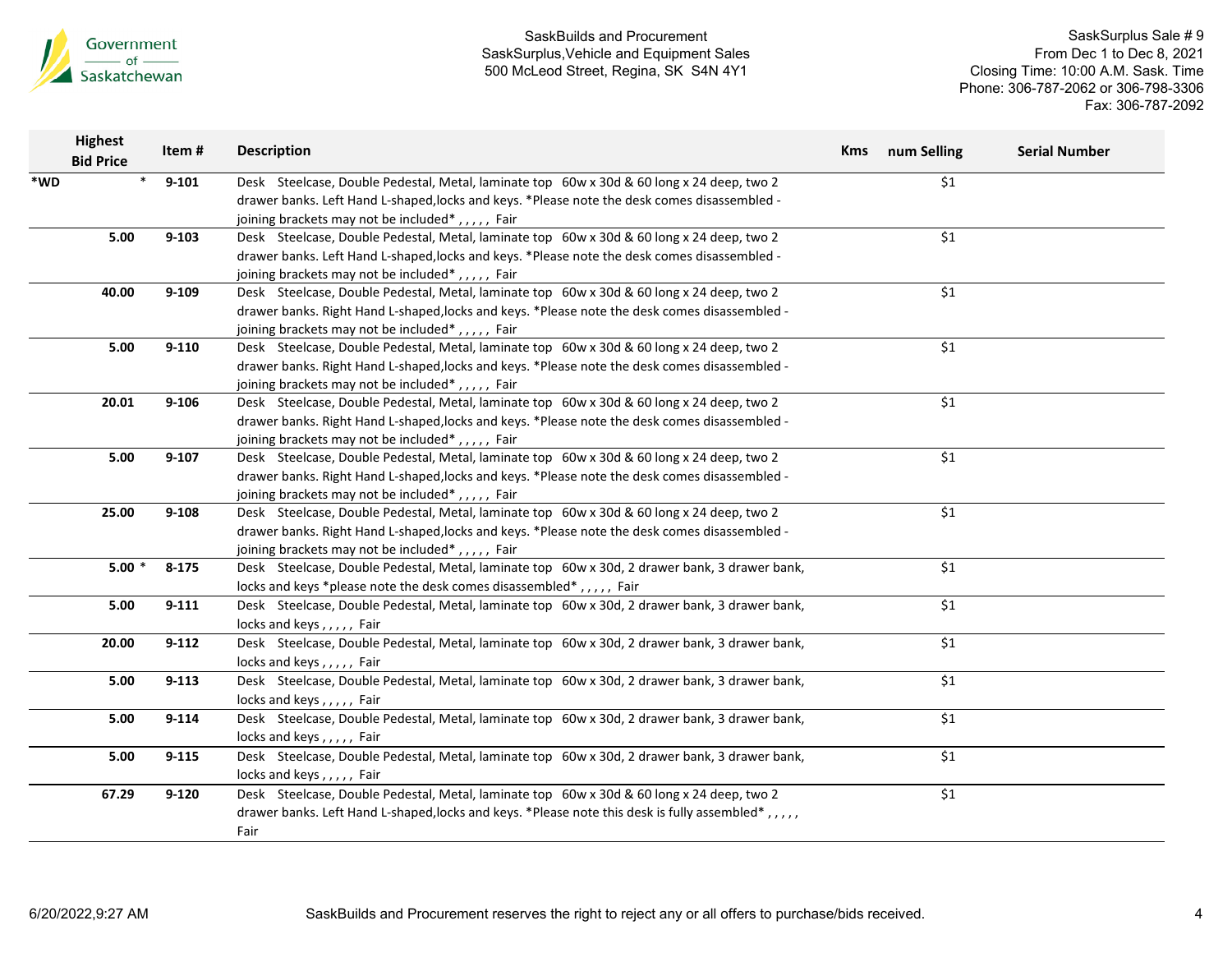

| <b>Highest</b><br><b>Bid Price</b> | Item#     | <b>Description</b>                                                                                                                                                                                                                                             | <b>Kms</b> | num Selling   | <b>Serial Number</b> |
|------------------------------------|-----------|----------------------------------------------------------------------------------------------------------------------------------------------------------------------------------------------------------------------------------------------------------------|------------|---------------|----------------------|
| 45.00                              | $9 - 121$ | Steelcase, Double Pedestal, Metal, laminate top 60w x 30d & 60 long x 24 deep, two 2<br>Desk<br>drawer banks. Left Hand L-shaped, locks and keys. *Please note the desk comes disassembled -<br>joining brackets may not be included*,,,,, Fair                |            | \$1           |                      |
| 20.01                              | $9-122$   | Desk Steelcase, Double Pedestal, Metal, laminate top 60w x 30d & 60 long x 24 deep, two 2<br>drawer banks. Right Hand L-shaped, locks and keys. *Please note this desk is fully assembled*,,,,,<br>Fair                                                        |            | \$1           |                      |
| 5.00                               | $9 - 123$ | Steelcase, Double Pedestal, Metal, laminate top 60w x 30d & 60 long x 24 deep, two 2<br>Desk<br>drawer banks. Right Hand L-shaped, locks and keys. *Please note the desk comes disassembled -<br>joining brackets may not be included <sup>*</sup> ,,,,,, Fair |            | $\frac{1}{2}$ |                      |
| 5.00                               | $9 - 124$ | Desk Steelcase, Double Pedestal, Metal, laminate top 60w x 30d, 2 drawer bank, 3 drawer bank,<br>locks and keys. *Please note the desk comes disassembled*,,,,, Fair                                                                                           |            | \$1           |                      |
| 5.00                               | $9 - 125$ | Desk Steelcase, Double Pedestal, Metal, laminate top 60w x 30d, 2 drawer bank, 3 drawer bank,<br>locks and keys. *Please note the desk comes disassembled*,,,,, Fair                                                                                           |            | \$1           |                      |
| $7.50*$                            | 7-206     | Printer Hewlett-Packard LaserJet Enterprise M651DN<br>Model number-CZ256A<br>Manufacture date May 12 2015 Large Printer on pallet, hard drive removed, unsure if operational.<br>,,,,, Fair                                                                    |            | \$1           | JPCCH5C0LN           |
| $10.00*$                           | 7-208     | Model number-C4216A<br>Printer Hewlett-Packard Laser Jet 8100DN<br>Manufacture date August 9th 2000 Large Printer on pallet, no hard drive unsure if operational.,,,<br>,, Fair                                                                                |            | \$1           | USJG006999           |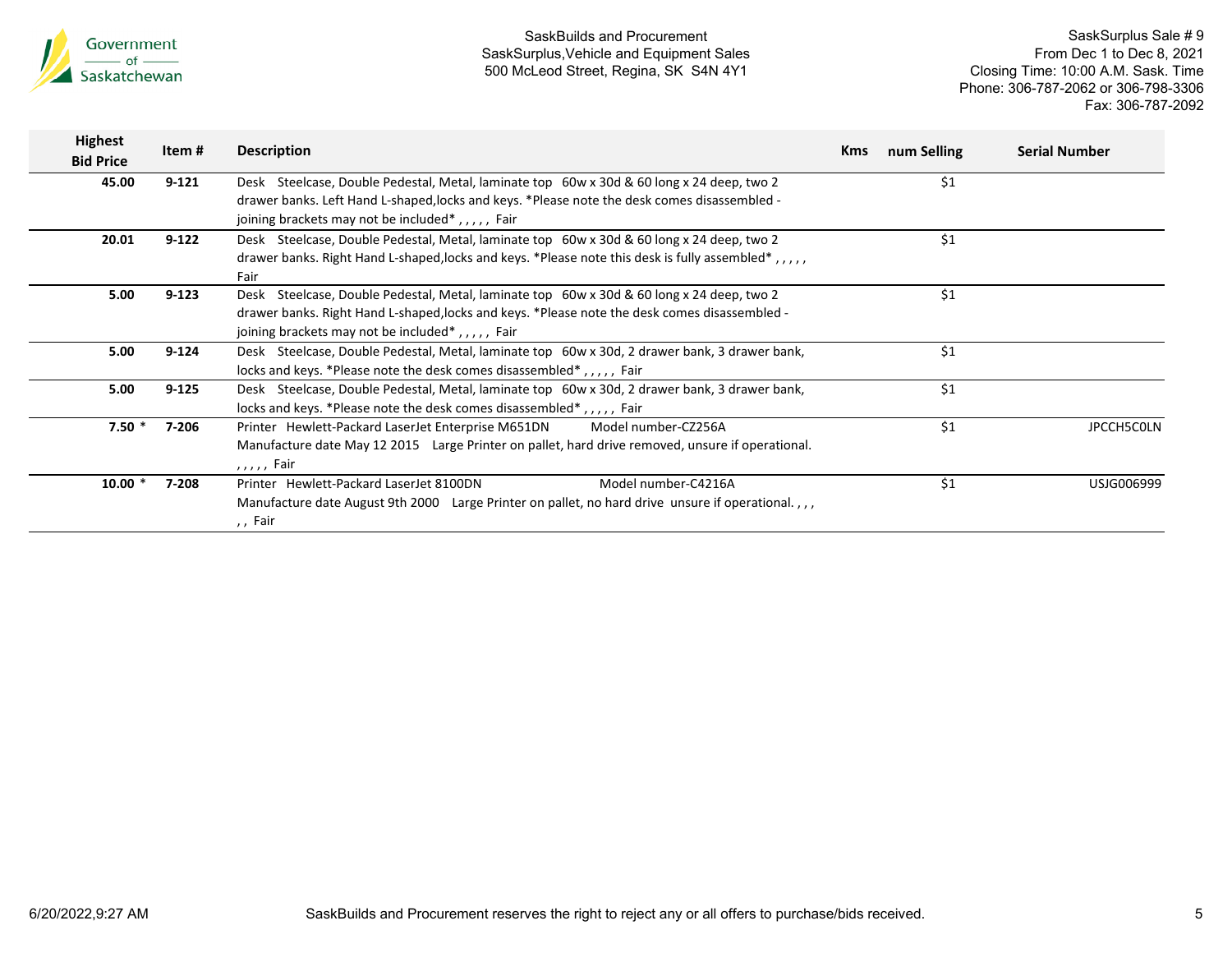

| <b>Highest</b><br><b>Bid Price</b> | Item#     | <b>Description</b>                                                                                                 | Kms | num Selling | <b>Serial Number</b> |
|------------------------------------|-----------|--------------------------------------------------------------------------------------------------------------------|-----|-------------|----------------------|
|                                    |           | <b>CHRISTOPHER LAKE, Parks Culture &amp; Sport, Carwin Park Shop, Emma Lake</b>                                    |     |             |                      |
|                                    |           | Contact Martin Dochylo 306-961-9051, martin.dochylo@gov.sk.ca or Kim Anderson 306-961-3798, kim.anderson@gov.sk.ca |     |             |                      |
| $2.25$ *                           | 7-510     | Coin Operated Machine Operated Timers Originally used for coin operated showers. Coins set at<br>$$1$ ,,,,, Good   |     | \$1         |                      |
| $2.25$ *                           | $7 - 511$ | Coin Operated Machine Operated Timers Originally used for coin operated showers. Coins set at<br>$$1$ ,,,,, Good   |     | \$1         |                      |
| $2.25$ *                           | $7 - 512$ | Coin Operated Machine Operated Timers Originally used for coin operated showers. Coins set at<br>$$1$ ,,,,, Good   |     | \$1         |                      |
|                                    |           | KINDERSLEY, Agriculture, 1120-608 12th Ave East                                                                    |     |             |                      |
|                                    |           | Contact Patricia Lumgair 306-460-5513 email: patricia.lumgair2@gov.sk.ca                                           |     |             |                      |
| $11.01 *$                          | $7 - 525$ | Chairs lot of 2 Wood side chair, blue in colour,,,,, Fair                                                          |     | \$1         |                      |
| $11.01 *$                          | 7-526     | Chairs lot of 2 Metal side chair, grey in colour,,,,, Fair                                                         |     | \$1         |                      |
|                                    |           | MELVILLE, SCIC, 484 Prince William Drive, Melville.                                                                |     |             |                      |
|                                    |           | Contact Heather Ames 639-638-6281 heather.ames@scic.ca or Curtis Fleury 639-638-6280 curtis.fleury@scic.ca         |     |             |                      |
| No Bid *                           | 8-510     | Cubicle/Wall Organizer Lot of 4 Aluminum Grey 36.5 x 12,,,,, Fair                                                  |     | \$1         |                      |
| No Bid *                           | 8-511     | Cubicle/Wall Organizer Lot of 4 Aluminum Grey 36.5 x 12,,,,, Fair                                                  |     | \$1         |                      |
| No Bid *                           | $8 - 512$ | Desk Top Brown Wood veneer 60 x 48 x 1,,,,, Fair                                                                   |     | \$1         |                      |
| No Bid *                           | $8 - 513$ | Desk Top Brown Wood veneer 60 x 48 x 1,,,,, Fair                                                                   |     | \$1         |                      |
| No Bid *                           | 8-515     | Desk Top Brown Wood veneer 60 x 48 x 1,,,,, Fair                                                                   |     | \$1         |                      |
| No Bid *                           | 8-516     | Desk Top Brown Wood veneer 60 x 48 x 1,,,,, Fair                                                                   |     | \$1         |                      |
| No Bid *                           | 8-517     | Desk Top Brown Wood veneer 60 x 48 x 1,,,,, Fair                                                                   |     | \$1         |                      |
| No Bid *                           | 8-514     | Desk Top BrownWood veneer 60 x 48 x 1, , , , , Fair                                                                |     | \$1         |                      |
| $6.01*$                            | 8-518     | Drawers Metal Grey, 15x27x22, 2 drawers, no keys,,,,, Fair                                                         |     | \$1         |                      |
| $6.01*$                            | $8 - 519$ | Drawers Metal Grey, 15x27x22, 2 drawers, no keys,,,,, Fair                                                         |     | \$1         |                      |
| $6.01*$                            | $8 - 526$ | <b>Drawers</b>                                                                                                     |     | \$1         |                      |
| No Bid *                           |           | Metal Grey, 15x27 x22, 2 drawers, no keys,,,,, Fair                                                                |     |             |                      |
|                                    | $8 - 527$ | Overhead Cupboards Lot of 3 Metal Grey, 36 x 17 x 16, no keys,,,,, Fair                                            |     | \$1         |                      |
| No Bid *                           | 8-528     | Overhead Cupboards Lot of 3 Metal Grey, 36 x 17 x 16, no keys,,,,, Fair                                            |     | \$1         |                      |
| No Bid *                           | $8 - 529$ | Overhead Cupboards Lot of 3 Metal Grey, 36 x 17 x 16, no keys,,,,, Fair                                            |     | \$1         |                      |
| No Bid *                           | 8-530     | Overhead Cupboards Lot of 3 Metal Grey, 36 x 17 x 16, no keys,,,,, Fair                                            |     | \$1         |                      |
| No Bid *                           | 8-531     | Overhead Cupboards                                                                                                 |     | \$1         |                      |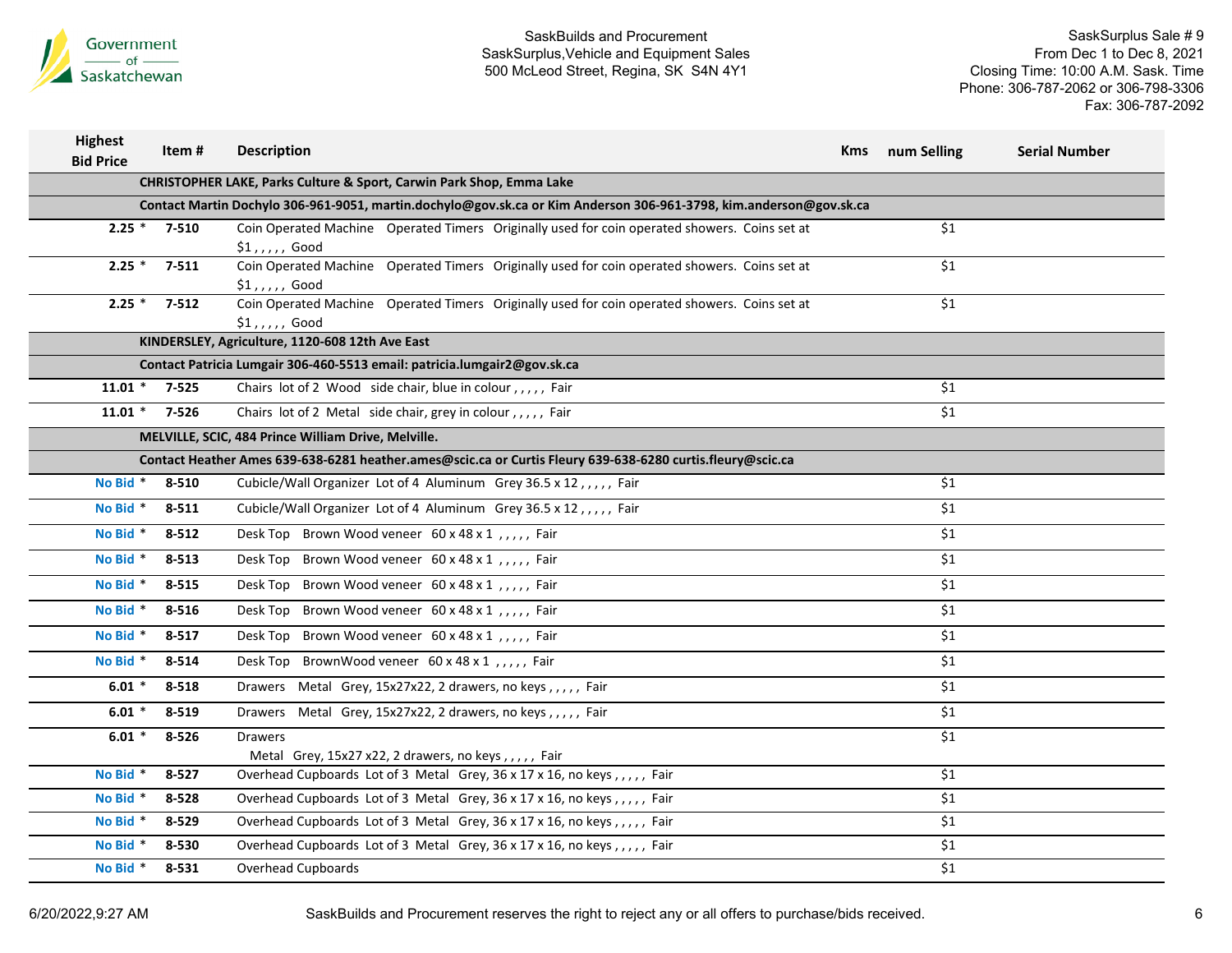

|     | <b>Highest</b><br><b>Bid Price</b> | Item#     | <b>Description</b>                                                                                                                                                                                                                                      | Kms | num Selling      | <b>Serial Number</b>                                         |
|-----|------------------------------------|-----------|---------------------------------------------------------------------------------------------------------------------------------------------------------------------------------------------------------------------------------------------------------|-----|------------------|--------------------------------------------------------------|
|     | No Bid *                           | 8-536     | Wardrobe Cupboards Wood Grey, 12 x 24 x 66, no keys,,,,, Fair                                                                                                                                                                                           |     | \$1              |                                                              |
|     | No Bid *                           | 8-537     | Wardrobe Cupboards Wood Grey, 12 x 24 x 66, no keys,,,,, Fair                                                                                                                                                                                           |     | \$1              |                                                              |
|     | No Bid *                           | 8-538     | Wardrobe Cupboards Wood Grey, 12 x 24 x 66, no keys,,,,, Fair                                                                                                                                                                                           |     | \$1              |                                                              |
|     | No Bid *                           | 8-539     | Wardrobe Cupboards Wood Grey, 12 x 24 x 66, no keys,,,,, Fair                                                                                                                                                                                           |     | \$1              |                                                              |
|     |                                    |           | OUTLOOK, Agriculture, Crops and Irrigation. 401 Sask Ave W                                                                                                                                                                                              |     |                  |                                                              |
|     |                                    |           | Heather Duczek-Reynolds 306-867-5527 heather.duczek-reynolds@gov.sk.ca                                                                                                                                                                                  |     |                  |                                                              |
|     | 315.00 *                           | 8-552     | Projector, Screen & Speaker/Camera Hitachi Projector (roof mounted) Model: CP-X2510, Logitech<br>Speaker/Camera/Mic (with remote) Model: IC 4418A-VR0004 With retractable wall mounted<br>projection screen, all are functional/operational<br>. . Good |     |                  | \$200 Speaker-1516LZ06R068, no other<br>serial #'s available |
|     |                                    |           | PIKE LAKE, Parks, Culture and Sports, Operations, Call for physical location                                                                                                                                                                            |     |                  |                                                              |
|     |                                    |           | Contact Dwight Martin 306-250-8490 dwight.martin@gov.sk.ca                                                                                                                                                                                              |     |                  |                                                              |
|     | 85.00                              | $9 - 552$ | 16 hp Gas Engine Vanguard V Twin Briggs and Stratton Has 12 Volt Electric starting motor Non-<br>functional,,,,, Poor                                                                                                                                   |     | \$1              | Model 303447 Type 0075-01                                    |
|     | 321.19                             | 9-553     | Augers and hydraulic drive 9", 12" amd 30" bits 3 bits and the hydraulic drive motor. Non-<br>functional,,,,, Poor                                                                                                                                      |     | \$1              |                                                              |
|     | 6.01                               | 9-554     | Axe, 2 tire cross wrenches Bolts, hooks and trailer balls , , , , , Poor                                                                                                                                                                                |     | \$1              |                                                              |
|     | 65.65                              | 9-555     | Bale fork Home built Non-functional,,,,, Poor                                                                                                                                                                                                           |     | \$1              |                                                              |
| *WD | $\ast$                             | 9-556     | Blue water pump Gorman Rupp Diaphragm Pump with 5 hp Briggs and Stratton engine. Non-<br>functional,,,,,Good                                                                                                                                            |     | \$1              | Dura Blue 1000                                               |
|     | 389.60                             | 9-557     | Buzz saw Non-functional,,,,, Poor                                                                                                                                                                                                                       |     | \$1              |                                                              |
|     | 20.00                              | 9-558     | Coin operated Washer and Dryer Huebsch 120 Volt 50000 BTUH Natural gas Model -<br>HSG119WF0902. Non-functional,,,,,Poor                                                                                                                                 |     | \$1              | Serial #0007007339                                           |
|     | 20.00                              | 9-559     | Coin operated Washer and Dryer Huebsch 120 Volt 50000 BTUH Natural gas Model -<br>HSG119WF0902. Non-functional,,,,, Poor                                                                                                                                |     | $\overline{\$1}$ | Serial #0001011383                                           |
|     | 55.00                              | 9-560     | Cultivator Massey 10 foot wide comes with hyd cylinder for lift. Non-functional,,,,, Poor                                                                                                                                                               |     | \$1              |                                                              |
|     | 155.00                             | 9-561     | Delta Toolbox 60" long, 19" wide by 16" deep, ,,,,, Good                                                                                                                                                                                                |     | \$1              |                                                              |
|     | 11.12                              | $9 - 562$ | Fertilizer Spreader Thomson Seeder Company 12 Volt DC motor drive. Non-functional,,,,, Poor                                                                                                                                                             |     | \$1              | Model M3B400R                                                |
| *WD | *                                  | 9-563     | Floor Jack Model # G1300 2 ton hydraulic floor jack. Non-functional,,,,, Poor                                                                                                                                                                           |     | \$1              |                                                              |
|     | No Bid *                           | 9-564     | Fluorescent Light Fixtures Fluorescent Fixtures Fluorescent fixtures taken out park buildings. Non-<br>functional,,,,, Poor                                                                                                                             |     | \$1              |                                                              |
|     | 67.21                              | 9-565     | Haul Master For Parts Only Non-functional, , , , , Poor                                                                                                                                                                                                 |     | \$1              |                                                              |
|     | 6.01                               | 9-566     | Hose reel 1 has hose on it Non-functional,,,,, Poor                                                                                                                                                                                                     |     | \$1              |                                                              |
|     | 63.04                              | 9-567     | Hyd driven Chainsaw Husqvarna PS 50 Non-functional,,,,, Poor                                                                                                                                                                                            |     | \$1              | 1,120,144                                                    |
|     |                                    |           |                                                                                                                                                                                                                                                         |     |                  |                                                              |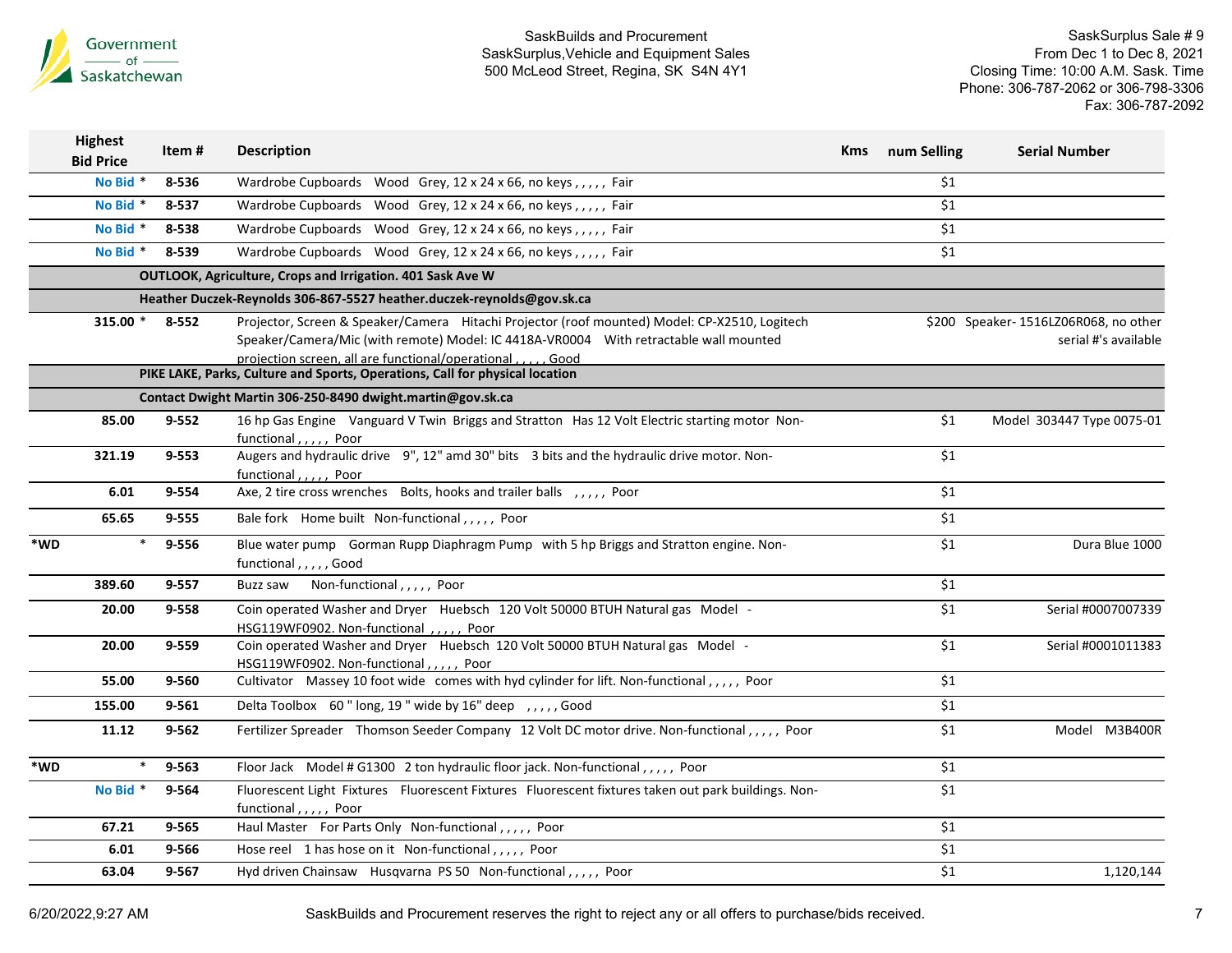

| <b>Highest</b><br><b>Bid Price</b> | Item#     | <b>Description</b>                                                                                                                    | <b>Kms</b> | num Selling | <b>Serial Number</b> |
|------------------------------------|-----------|---------------------------------------------------------------------------------------------------------------------------------------|------------|-------------|----------------------|
| 12.34                              | 9-568     | hydraulic cylinder green in color with hoses Non-functional,,,,, Poor                                                                 |            | \$1         |                      |
| 6.01                               | $9 - 569$ | hydraulic cylinder white in color with hoses Non-functional,,,,, Poor                                                                 |            | \$1         |                      |
| 13.58                              | 9-570     | Hydraulic picker Homebuilt Non-functional,,,,, Poor                                                                                   |            | \$1         |                      |
| 25.30                              | $9 - 571$ | Jacobsen 1110 Hauler For Parts Only Non-functional,,,,, Poor                                                                          |            | \$1         |                      |
| 75.00                              | $9 - 572$ | John Deere Gator 5 wheel model For Parts Only. Non-functional,,,,, Poor                                                               |            | \$1         |                      |
| 407.00                             | $9 - 573$ | John Deere Mower 6 foot wide cut pull type PTO driven Has hydraulic lift cylinder and solid rear<br>wheels. Non Functional,,,,,, Poor |            | \$1         |                      |
| No Bid *                           | 9-574     | Light Fixtures Assorted fixtures Fixtures taken out park buildings. Non-functional,,,,,, Poor                                         |            | \$1         |                      |
| 31.01                              | $9 - 575$ | Lincoln welder Model AC 225-S Non-functional<br>,,,,, Poor                                                                            |            | \$1         | TAC 15168            |
| 125.00                             | 9-576     | Log splitter Home built Non-functional,,,,, Poor                                                                                      |            | \$1         |                      |
| 976.00                             | 9-577     | Mig Welder Model AK Matic 1200 Functioning<br>, , , , , Fair                                                                          |            | \$1         | CT 122521            |
| 226.00                             | 9-578     | Onan Genset 6.5 Kva NH - 3CE ZZ236D. Non-functional,,,,, Poor                                                                         |            | \$1         | G783 363288          |
| 99.00                              | 9-579     | Non-functional,,,,, Poor<br>pallet of harrows                                                                                         |            | \$1         |                      |
| 5.11                               | 9-580     | Parking lot sprayer 5 hp Briggs and Stratton. Non-functional,,,,, Poor                                                                |            | \$1         |                      |
| 262.00                             | 9-581     | Playground structure parts On a number of pallets Slides Fence and railing, some hardware Non-<br>functional,,,,, Poor                |            | \$1         |                      |
| 2,021.00                           | 9-582     | Polaris 400 HO Automatic Has a key. Non-functional,,,,, Poor                                                                          |            | \$1         |                      |
| No Bid *                           | 9-583     | Radial arm saw Rockwell on stand 1.5 hp 115/230 V Model #438-02-314-0418 Non-functional,,<br>$,$ , Poor                               |            | \$1         | FM 31974CH           |
| No Bid *                           | 9-584     | From 2008 Silverado 2500. Has been sitting outside,,,,,, Poor<br>Rear seat                                                            |            | \$1         |                      |
| No Bid *                           | 9-585     | Non-functional,,,,,, Poor<br>Sump pump                                                                                                |            | \$1         |                      |
| 112.12                             | 9-586     | Tandem disc Three point hitch tandem disc Parts missing Unknown manufacturer. Non-<br>operational,,,,, Poor                           |            | \$1         |                      |
| 12.89                              | 9-587     | Toro TV2002 Model 22025C Non-functional,,,,, Poor                                                                                     |            | \$1         | 7,900,781            |
| 123.19                             | 9-588     | Water pump Multiquip Diaphragm with Honda GX 120 motor. Non-functional,,,,, Poor                                                      |            | \$1         |                      |
| 5.01                               | 9-589     | Weed whipper PPT 260 Kioritz Corp Non-functional,,,,, Poor                                                                            |            | \$1         |                      |
| 11.11                              | 9-590     | Weed whipper Stihl FS85 Non-functional,,,,, Poor                                                                                      |            | \$1         |                      |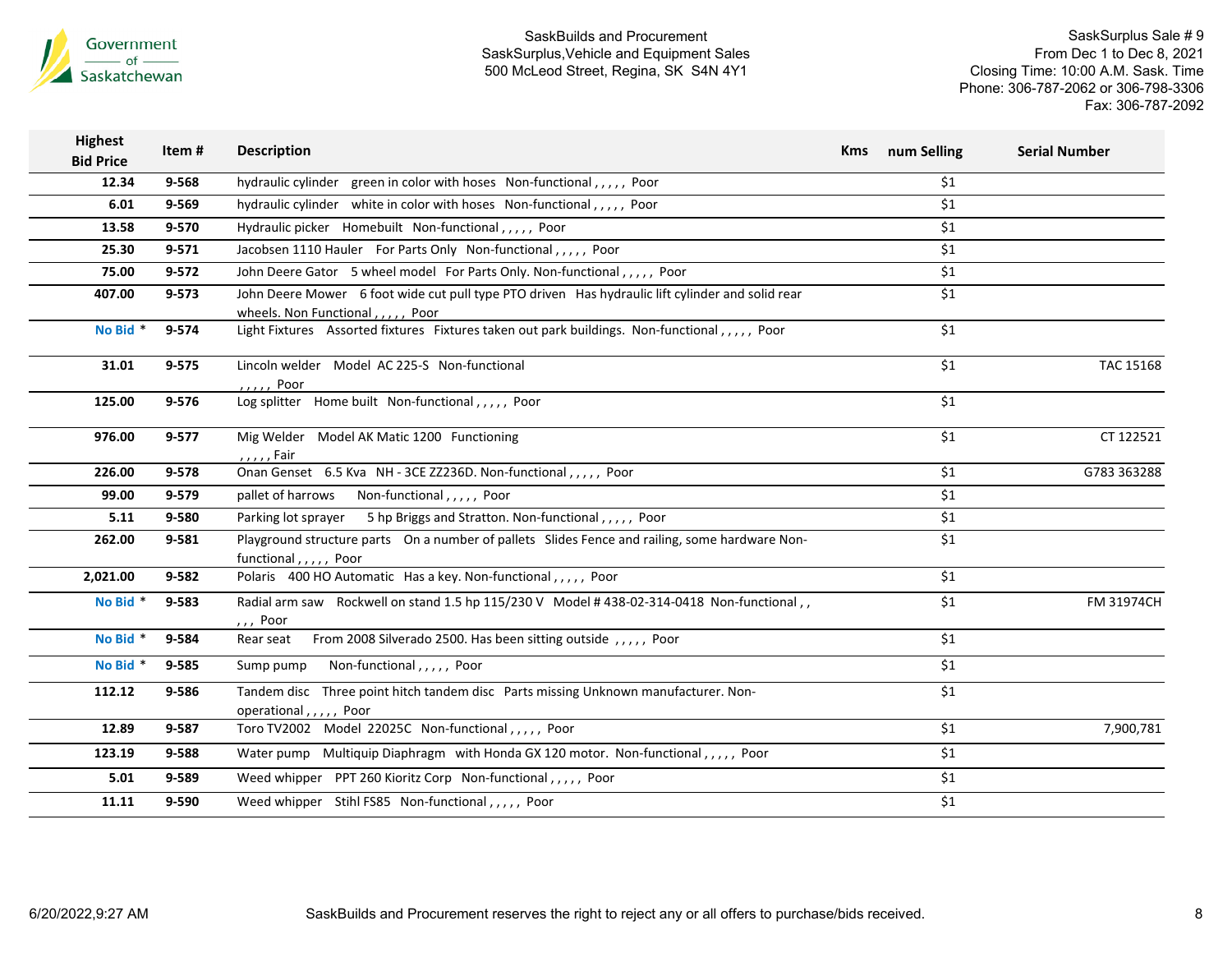

SaskSurplus Sale # 9 From Dec 1 to Dec 8, 2021 Closing Time: 10:00 A.M. Sask. Time Phone: 306-787-2062 or 306-798-3306 Fax: 306-787-2092

|     | Highest<br><b>Bid Price</b> | Item#     | <b>Description</b>                                                                                                            | Kms | num Selling | <b>Serial Number</b> |
|-----|-----------------------------|-----------|-------------------------------------------------------------------------------------------------------------------------------|-----|-------------|----------------------|
|     |                             |           | PRINCE ALBERT, Justice Corrections and Policing, Prince Albert Correctional Centre 3021 1st Ave West                          |     |             |                      |
|     |                             |           | Don Balan donald.balan@gov.sk.ca 306-953-3000 or Dean Schmalz dean.schmalz@gov.sk.ca 306-953-3039                             |     |             |                      |
| *WD | $\ast$                      | 9-507     | Bar Bells Assorted Metal Operational/Fixed Plates Attached. Has been stored outside and has<br>some rust.,,,,#9 Renege, Poor  |     | \$1         |                      |
| *WD | $\ast$                      | 9-508     | Bar Bells Assorted, Metal Operational/Fixed Plates Attached. Has been stored outside and has<br>some rust.,,,,#9 Renege, Poor |     | \$1         |                      |
|     | 21.00                       | $9 - 509$ | Metal/Plastic Operational. Has been stored outside and has some rust.,,,,, Poor<br>Bench                                      |     | \$1         |                      |
|     | 21.00                       | $9 - 510$ | Bench Metal/Plastic Operational. Has been stored outside and has some rust.,,,,,, Poor                                        |     | \$1         |                      |
| *WD | $\ast$                      | $9 - 511$ | Metal/Plastic Operational. Has been stored outside and has some rust.,,,,, Poor<br>Bench                                      |     | \$1         |                      |
|     | 100.00                      | $9 - 512$ | Bench Press Metal/Plastic Operational. Has been stored outside and has some rust.,,,,, Poor                                   |     | \$1         |                      |
|     | 21.00                       | $9 - 513$ | Bench Press Metal/Plastic Operational. Has been stored outside and has some rust. , , , , , , Poor                            |     | \$1         |                      |
|     | 101.00                      | $9 - 501$ | Food Cart lot of 3 Metal with wheels Used to take food to units,,,,, Fair                                                     |     | \$1         |                      |
|     | 101.00                      | $9 - 502$ | Food Cart lot of 3 Metal with wheels Used to take food to units,,,,, Fair                                                     |     | \$1         |                      |
|     | 101.00                      | $9 - 503$ | Food Cart lot of 3 Metal with wheels Used to take food to units,,,,, Fair                                                     |     | \$1         |                      |
| *WD | $\ast$                      | 9-504     | Food Cart lot of 3 Metal with wheels Used to take food to units,,,,, Fair                                                     |     | \$1         |                      |
| *WD | $\ast$                      | 9-505     | Food Cart lot of 3 Metal with wheels Used to take food to units,,,,, Fair                                                     |     | \$1         |                      |
| *WD | $\ast$                      | 9-506     | Food Cart lot of 3 Metal with wheels Used to take food to units,,,,, Fair                                                     |     | \$1         |                      |
|     | 50.00                       | $9 - 514$ | Hamstring Curl Metal/Plastic Bench Operational/Fixed Plates Attached. Has been stored outside<br>and has some rust.,,,,, Poor |     | \$1         |                      |
| *WD | $\ast$                      | $9 - 515$ | Incline Ab Bench Metal/Rubber/Wood Operational. Has been stored outside and has some rust.,<br>, , , , Poor                   |     | \$1         |                      |
|     | 21.00                       | $9 - 516$ | Incline Bench Metal/Plastic Bench Fixed Incline/Does not move. Has been stored outside and has<br>some rust.,,,,, Poor        |     | \$1         |                      |
|     | 50.00                       | $9 - 517$ | Leg Extension Metal/Plastic Bench Operational/Fixed Plates Attached. Has been stored outside<br>and has some rust.,,,,, Poor  |     | \$1         |                      |
|     | 21.00                       | $9 - 518$ | Leg Extension Metal/Plastic Bench Operational/Fixed Plates Attached. Rusted,,,,,Poor                                          |     | \$1         |                      |
|     | 36.00                       | $9 - 519$ | Preacher Curl Metal/Rubber/Wood Operational. Has been stored outside and has some rust.,,,,<br>Poor                           |     | \$1         |                      |
|     | 21.00                       | $9 - 520$ | Preacher Curl Metal/Rubber/Wood Operational. Has been stored outside and has some rust.,,,,<br>Poor                           |     | \$1         |                      |
| *WD | ∗                           | $9 - 521$ | Squat Rack Metal Operational. Has been stored outside and has some rust.,,,,,, Poor                                           |     | \$1         |                      |
|     | 50.00                       | $9 - 522$ | Squat Rack Metal Operational. Has been stored outside and has some rust.,,,,, Poor                                            |     | \$1         |                      |

6/20/2022,9:27 AM SaskBuilds and Procurement reserves the right to reject any or all offers to purchase/bids received. 9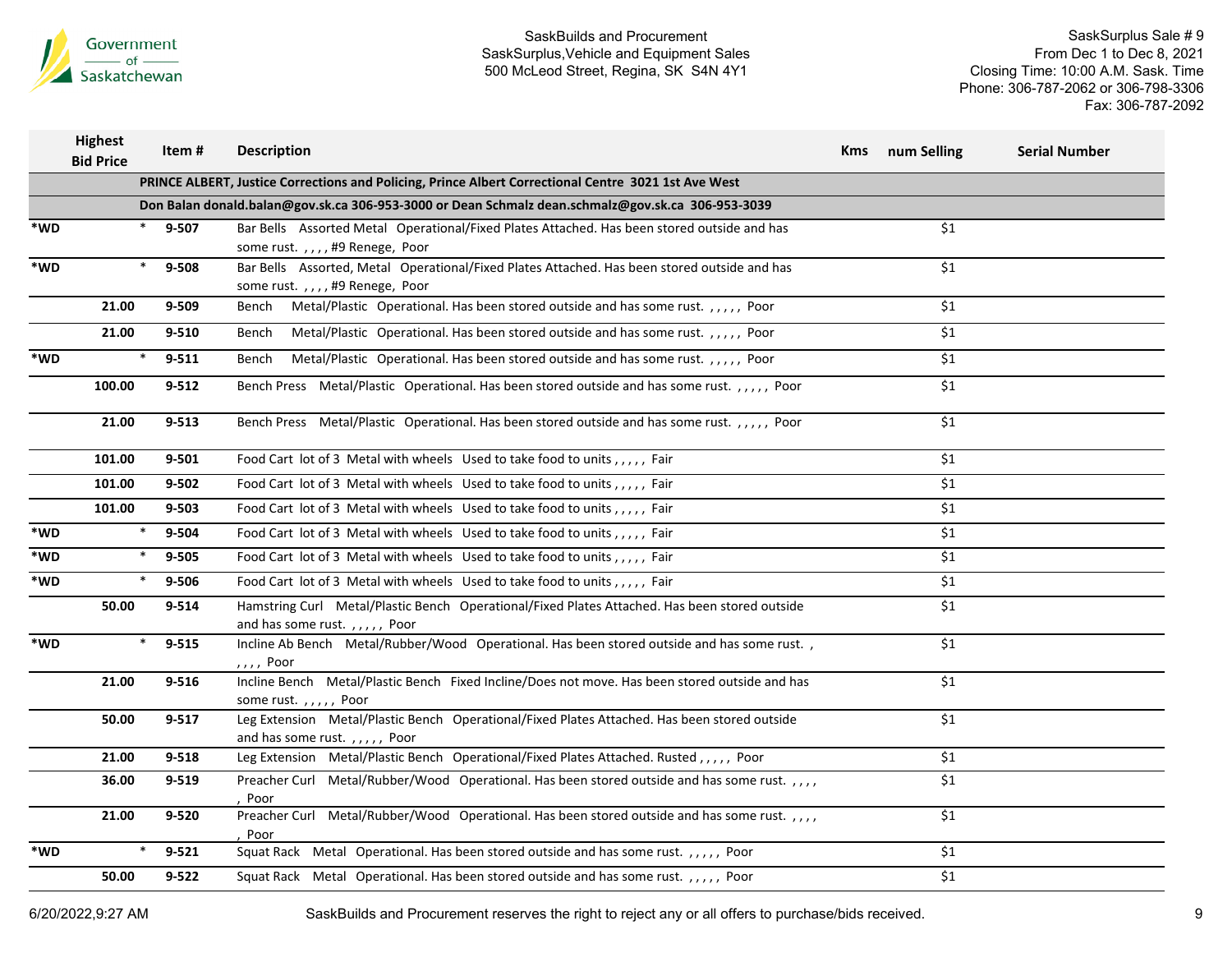

|     | <b>Highest</b><br><b>Bid Price</b> | Item#           | <b>Description</b>                                                                                               | <b>Kms</b> | num Selling | <b>Serial Number</b>        |
|-----|------------------------------------|-----------------|------------------------------------------------------------------------------------------------------------------|------------|-------------|-----------------------------|
| *WD |                                    | $9 - 523$       | Tower of Power Metal/Plastic Bench Operational/No Pull Up Bar Attached. Has been stored                          |            | \$1         |                             |
|     |                                    |                 | outside and has some rust. Poor                                                                                  |            |             |                             |
|     |                                    |                 | PRINCE ALBERT, Saskatchewan Public Safety Agency, 2120 Central Ave North                                         |            |             |                             |
|     |                                    |                 | Contact Brent Zbaraschuk 306-953-2428 brent.zbaraschuk@gov.sk.ca or Tyla Wills 306-953-3400 tyla.wills@gov.sk.ca |            |             |                             |
|     | 36.88                              | 9-543           | Chainsaw STIHL, power 45CC Non-Operational, broken or missing parts. Cost prohibitive to                         |            | \$1         | FCS509 (227245758), FCS1232 |
|     |                                    |                 | repair versus purchase new.,,,,, Broken Repairable                                                               |            |             | (225806503)                 |
|     | 36.88                              | 9-544           | Chainsaw STIHL, power 45CC Non-Operational, broken or missing parts. Cost prohibitive to                         |            | \$1         | FCS974 (249096228), FCS598  |
|     |                                    |                 | repair versus purchase new.,,,,, Broken Repairable                                                               |            |             | (231324692), FCS481         |
|     | 26.78                              | 9-545           | Chainsaw STIHL, power 45CC Non-Operational, broken or missing parts. Cost prohibitive to                         |            | \$1         | FCS979 (251271756), FCS528  |
|     |                                    |                 | repair versus purchase new.,,,,, Broken Repairable                                                               |            |             | (227245668)                 |
|     | 36.88                              | 9-546           | Chainsaw STIHL, power 45CC Non-Operational, broken or missing parts. Cost prohibitive to                         |            | \$1         | FCS943 (243146393), FCS540  |
|     |                                    |                 | repair versus purchase new.,,,,, Broken Repairable                                                               |            |             | (227245848), FCS1188        |
|     | 26.78                              | 9-547           | Chainsaw STIHL, power 45CC Non-Operational, broken or missing parts. Cost prohibitive to                         |            | \$1         | FCS756 (238851046), FCS1084 |
|     |                                    |                 | repair versus purchase new.,,,,, Broken Repairable                                                               |            |             | (225009425), FCS990         |
|     | 50.00                              | 9-548           | Chainsaw STIHL, power 45CC Non-Operational, broken or missing parts. Cost prohibitive to                         |            | \$1         | FCS440 (227245867), FCS583  |
|     |                                    |                 | repair versus purchase new.,,,,, Broken Repairable                                                               |            |             | (231324746)                 |
|     | 36.88                              | 9-549           | Chainsaw STIHL, power 45CC Non-Operational, broken or missing parts. Cost prohibitive to                         |            | \$1         | FCS1075 (253522045), FCS826 |
|     |                                    |                 | repair versus purchase new.,,,,, Broken Repairable                                                               |            |             | (239836673)                 |
|     | 26.78                              | 9-550           | Chainsaw STIHL, power 45CC Non-Operational, broken or missing parts. Cost prohibitive to                         |            | \$1         | FCS1177 (269879470), FCS809 |
|     |                                    |                 | repair versus purchase new.,,,,, Broken Repairable                                                               |            |             | (239836714)                 |
|     | 36.88                              | $9 - 551$       | Chainsaw STIHL, power 45CC Non-Operational, broken or missing parts. Cost prohibitive to                         |            | \$1         | FCS556 (227245826),         |
|     |                                    |                 | repair versus purchase new.,,,,, Broken Repairable                                                               |            |             | FCS445(227245855)           |
| *WD |                                    | $\ast$<br>9-524 | Drill - Cordless Dewalt DC728 14.4V. 1/2" VSR Functional retired due to age, includes battery , , ,              |            | \$1         | 969,043                     |
|     |                                    |                 | ,, Fair                                                                                                          |            |             |                             |
|     | No Bid *                           | $9 - 525$       | Drill - Cordless Dewalt DC728 14.4V. 1/2" VSR Functional retired due to age, includes battery , , ,              |            | \$1         | 624,991                     |
|     |                                    |                 | ,, Fair                                                                                                          |            |             |                             |
|     | No Bid *                           | $9 - 526$       | Drill - Cordless Dewalt DW953 12.0V. 3/8" Adjustable Clutch VSR Functional retired due to age.                   |            | \$1         | 157,819                     |
|     |                                    |                 | No battery,,,,, Fair                                                                                             |            |             |                             |
|     | 10.00                              | $9 - 527$       | Drill - Cordless Mastercraft 18.0V. 1/2" Functional retired due to age, includes 2 batteries and                 |            | \$1         | 54-2835-4                   |
|     |                                    |                 | charger, $, \, \cdot \,$ , Fair                                                                                  |            |             |                             |
|     | No Bid *                           | 9-528           | Drill/Driver - Cordless Dewalt DC759 18.0V. 1/2" VSR Functional retured due to age, includes                     |            | \$1         | 266,167                     |
|     |                                    |                 | battery,,,,, Fair                                                                                                |            |             |                             |
|     | No Bid *                           | 9-529           | Dewalt DC920 18.0V. 1/2" XRP Functional retired due to age, includes<br>Drill/Driver - Cordless                  |            | \$1         | 836,963                     |
|     |                                    |                 | battery , , , , , Fair                                                                                           |            |             |                             |
|     |                                    |                 |                                                                                                                  |            |             |                             |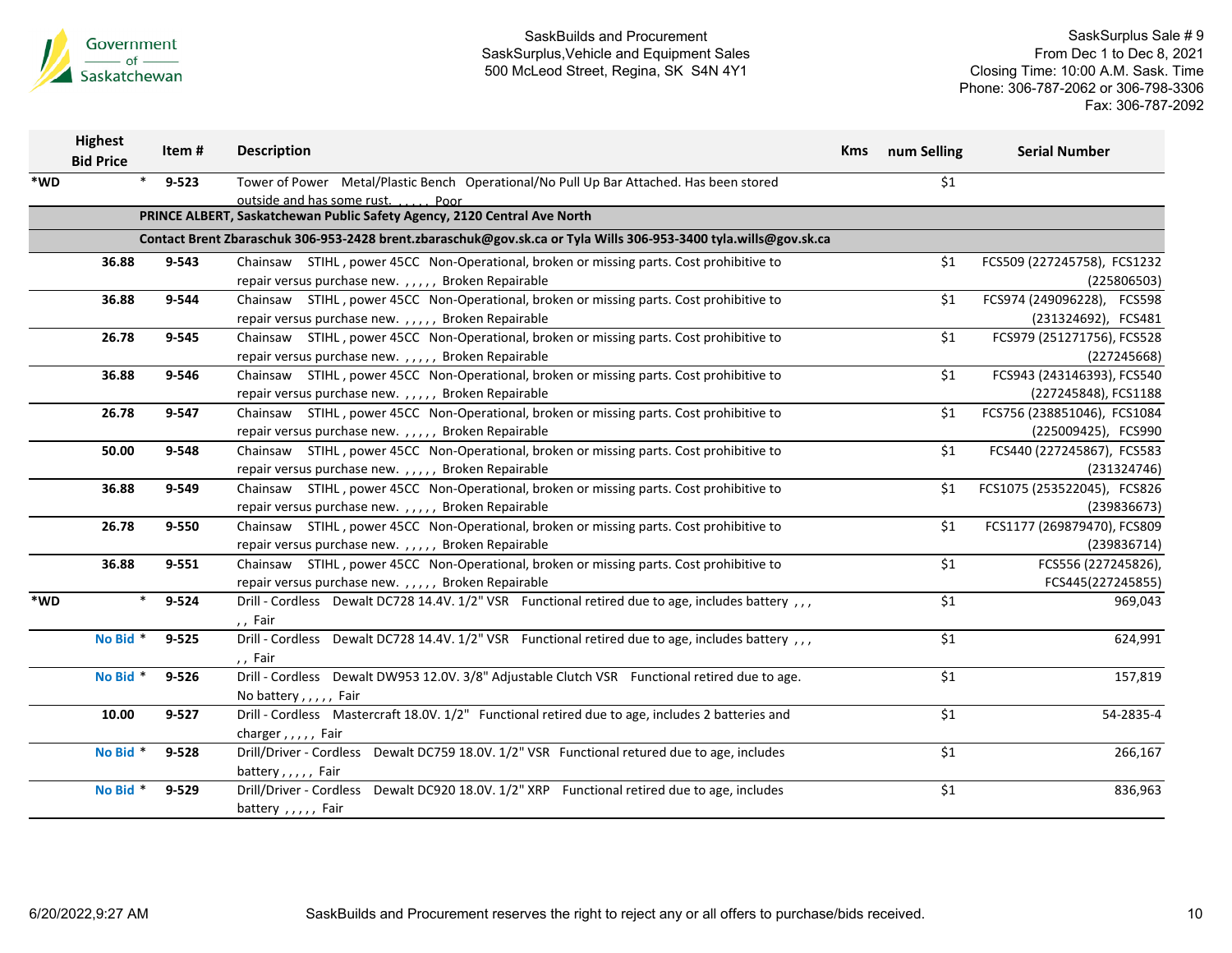

| <b>Highest</b><br><b>Bid Price</b> |          | Item #    | <b>Description</b>                                                                                                                                                                                                                                                                                                                                                                                                            | <b>Kms</b> | num Selling | <b>Serial Number</b> |
|------------------------------------|----------|-----------|-------------------------------------------------------------------------------------------------------------------------------------------------------------------------------------------------------------------------------------------------------------------------------------------------------------------------------------------------------------------------------------------------------------------------------|------------|-------------|----------------------|
|                                    |          |           | PRINCE ALBERT, Environment, #201 1061 Central Avenue                                                                                                                                                                                                                                                                                                                                                                          |            |             |                      |
|                                    |          |           | Contact Twila Gola 306-953-3233 twila.gola@gov.sk.ca or Lori Thompson 306-940-6509 lori.thompson@gov.sk.ca                                                                                                                                                                                                                                                                                                                    |            |             |                      |
|                                    | No Bid * | 8-553     | Battery Fleetnet Emerson, 7.5V Fleetnet Battery, , , , , Good                                                                                                                                                                                                                                                                                                                                                                 |            | \$1         | 19A705393P3          |
|                                    | $10.00*$ | 8-555     | Black Case Trimble GPS Pathfinder empty,,,,, Good                                                                                                                                                                                                                                                                                                                                                                             |            | \$1         | 3612A01843           |
|                                    | $3.85*$  | 8-562     | Hip Chains Lot of 3 Metric Fieldranger 6500 Includes box of thread for use with Hip Chains,,,,,<br>Good                                                                                                                                                                                                                                                                                                                       |            | \$1         |                      |
|                                    | No Bid * | 8-564     | Video/Audio Cable Kit PURE AV by Blekin Composite video & audio cable kit,,,,, New - Unused                                                                                                                                                                                                                                                                                                                                   |            | \$5         |                      |
|                                    |          |           | PRINCE ALBERT, Highways, Northern Operations, 81 North Industrial Dr.                                                                                                                                                                                                                                                                                                                                                         |            |             |                      |
|                                    |          |           | Contact Cory Palko 306-960-5152 cory.palko@gov.sk.ca                                                                                                                                                                                                                                                                                                                                                                          |            |             |                      |
|                                    | 8,383.34 | 9-540     | Tandem Axle Truck 1983 Ford LNT9000 Cab and Chassis Detroit 6-71T Inline 6 Allison Automatic, 5<br>speed, diesel A/C, Tilt, Rear wheel drive, Wheel base: 186, Standard, locking, Dual rear, Yellow,<br>83142, , Battery is poor, Motor, Transmission, Tires, Brakes, Body exterior, exhaust, windshield<br>glass, windshield washer and wipers, paint, interior, lights, mirrors, and horn are all fair., As is,<br>Where is | 83,142     | \$1,500     | 1FDYW90J4DVA31013    |
|                                    |          |           | REGINA, AGRICULTURE, 3085 Albert Street.                                                                                                                                                                                                                                                                                                                                                                                      |            |             |                      |
|                                    |          |           | Contact Denise Konieczny 306-787-5854                                                                                                                                                                                                                                                                                                                                                                                         |            |             |                      |
|                                    | No Bid * | 9-530     | Cabinet Lateral 3 drawer, metal No key, Beige, 36x18x39,,,,, Good                                                                                                                                                                                                                                                                                                                                                             |            | \$1         |                      |
|                                    | No Bid * | $9 - 531$ | Chair Lot of 2 Metal and wood, cloth Brown fabric, wood arm rests, 4 legs,,,,, Good                                                                                                                                                                                                                                                                                                                                           |            | \$1         |                      |
|                                    | No Bid * | $9 - 532$ | Chair Lot of 8 Wood Frames, cloth 1 Swivel (5 castor), 7 standard chairs with 4 legs, Cranberry in<br>colour, $, \, \,$ , Good                                                                                                                                                                                                                                                                                                |            | \$1         |                      |
|                                    | No Bid * | $9 - 533$ | Table Laminate, Metal Stand White top, single pedestal stand, 36x29,,,,, Good                                                                                                                                                                                                                                                                                                                                                 |            | \$1         |                      |
| $*_{\mathsf{MT}}$                  |          | 9-534     | Table Laminate, Metal Stand, Pepperdust Single pedestal stand, 47.5" x 30",,,,, Good                                                                                                                                                                                                                                                                                                                                          |            | \$1         |                      |
|                                    |          |           | SASKATOON, Highways 126 105th St E                                                                                                                                                                                                                                                                                                                                                                                            |            |             |                      |
|                                    |          |           | Contact Richard Leibel 306-933-5262 email: Richard.Leibel@gov.sk.ca                                                                                                                                                                                                                                                                                                                                                           |            |             |                      |
| *WD                                |          | $9 - 535$ | Trailer Majestic 2007 L235 16ft Utility Deck boards busted, deck supports bent and broken, lights<br>and plug not working, brakes seized and unit is badly rusted, , Poor                                                                                                                                                                                                                                                     |            | \$1         | 2M9FS42737R151319    |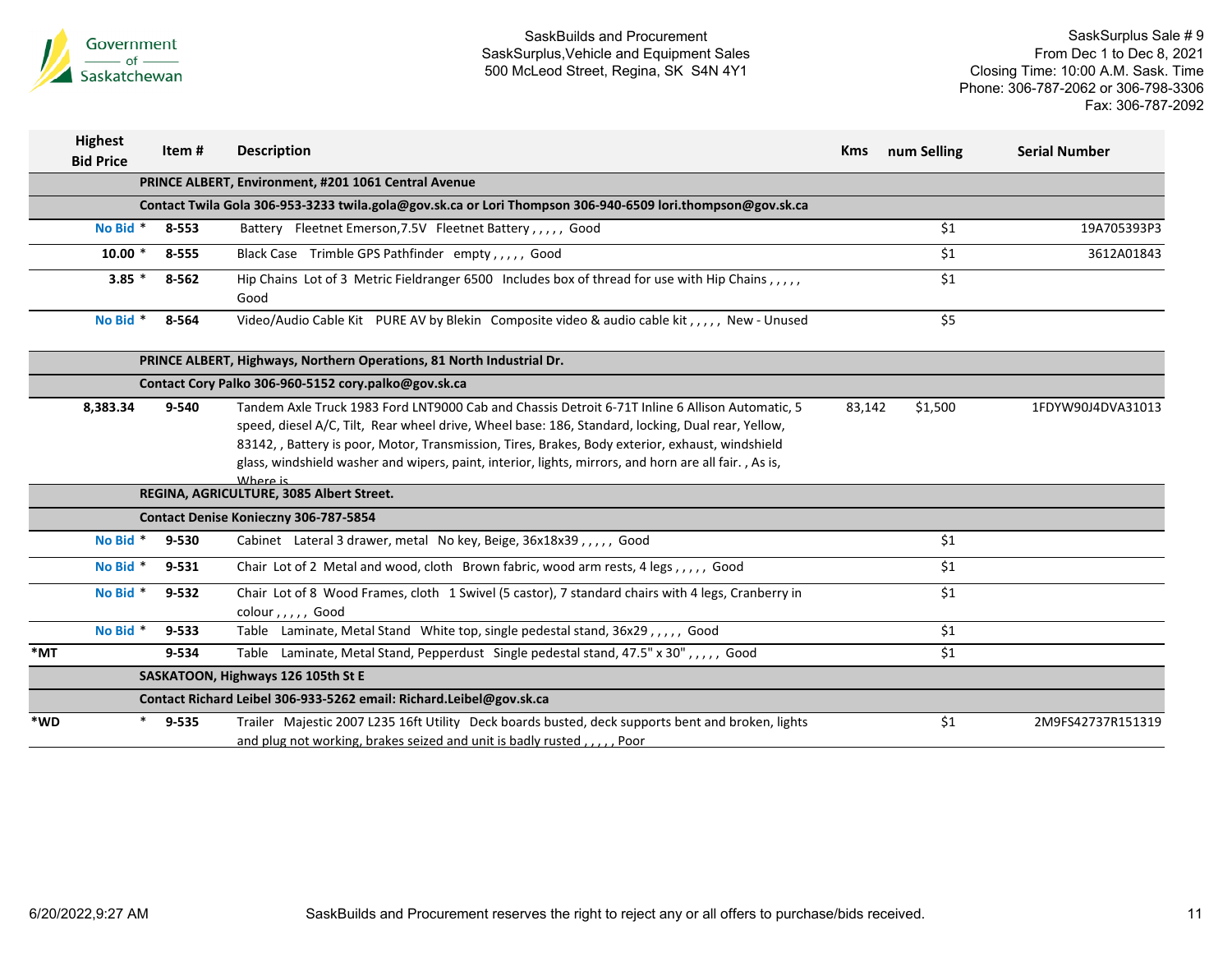

| <b>Highest</b><br><b>Bid Price</b> | Item#     | <b>Description</b>                                                                                                                                                                                                                                                                                         | <b>Kms</b> | num Selling | <b>Serial Number</b> |
|------------------------------------|-----------|------------------------------------------------------------------------------------------------------------------------------------------------------------------------------------------------------------------------------------------------------------------------------------------------------------|------------|-------------|----------------------|
|                                    |           | SASKATOON, SaskPolytech, 1130 Idylwyld Drive N.                                                                                                                                                                                                                                                            |            |             |                      |
|                                    |           | Contact Chris Perry 306-659-4126, email: perrychr@saskpolytech.ca or Faheem Khan 306-659-4651, email:khanmuham@saskpolytech.ca                                                                                                                                                                             |            |             |                      |
| 2,200.01                           | $9 - 542$ | Planer Helical MODEL R-630 1200KG - 51"  X 38"W X 42"H. Been sitting since May 2021. Still<br>functional. From year 1980 or so.,,,,, Good                                                                                                                                                                  |            | \$400       | 84-63-65             |
|                                    |           | SASKATOON, WATER SECURITY AGENCY, locked storage compound, contact for physical location.                                                                                                                                                                                                                  |            |             |                      |
|                                    |           | Contact Iain Phillips 306-290-9483 iain.phillips@wsask.ca                                                                                                                                                                                                                                                  |            |             |                      |
| 1,850.00                           | 9-536     | ATV Honda, 2003, Fourtrax 350cc In running condition, but the oil drain plug is stripped and leaks.<br>,,,,, Poor                                                                                                                                                                                          |            | \$800       | 478Te25253A301066    |
| 2,440.00                           | 9-537     | Quad Yamaha, Big Bear 400cc, 2003 It is in running condition, has a cracked rack on the back.,<br>Green, , , , Fair                                                                                                                                                                                        |            | \$800       | JY44SHW083C111673    |
|                                    |           | SWIFT CURRENT, Highways, Fleet Services, 1200 South Service Road W                                                                                                                                                                                                                                         |            |             |                      |
|                                    |           | Contact Landis Sather 306-778-8353, or 306-741-7937 email: landis.sather@gov.sk.ca                                                                                                                                                                                                                         |            |             |                      |
| $2,600.00*$                        | $5 - 524$ | Boiler 1992 Homebuilt Honda EZ5000, Gas tandem, single tires, 7.00-15 Lt, Yellow, ,,<br>PROBLEMS: inactive since 2018, R/H flat tires, paint poor, motor fair, lights fair>, As is, Where is                                                                                                               |            | \$250       | SK400849141          |
| 5,150.00                           | 9-538     | Flat Deck Trailer 1995 JC 40 Trailer Tandum Dual tires, , Yellow, , , PROBLEMS: Foundation brake<br>issues, one axle has caged brake chamber to keep brake from sticking on. Brakes are poor, exterior<br>paint and body, tires and lights are fair. . As is, Where is                                     |            | \$500       | 2J9B3V4B6SK001022    |
|                                    |           | YORKTON, Highways, Fleet Services, 245 York Road East.                                                                                                                                                                                                                                                     |            |             |                      |
|                                    |           | Contact Brian Perih 306-786-1651 or Ed Patzwald 06-786-1687 email: brian.perih@gov.sk.ca or ed.patzwald@gov.sk.ca.                                                                                                                                                                                         |            |             |                      |
| 393.00                             | $9 - 539$ | Posts Lot of 75 to 100 Wooden, mostly fir 4 inches x 6 inches x 14 feet approximately, old broken<br>sign posts, approximate weight of lift is 6500 lbs; must bring flat deck trailer for assistance with<br>loading; if flat deck trailer cannot be provided loading is responsibility of buyer.,,,,,Fair |            | \$1         |                      |